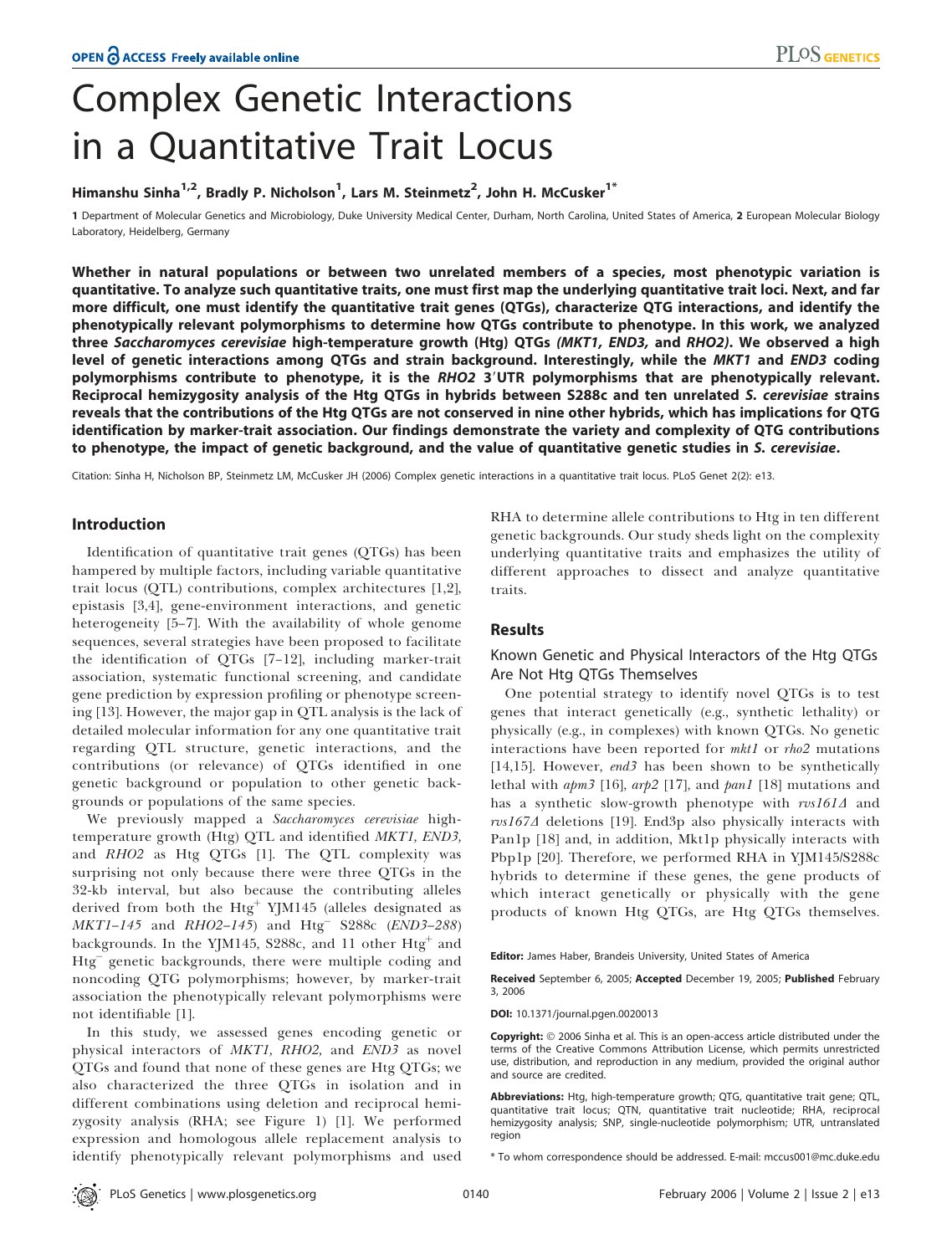### Synopsis

Most of the differences in phenotype between unrelated members of a species are polygenic in nature. Because of their ubiquity and importance, these polygenic (or quantitative) traits have been intensively studied, and a variety of techniques have been proposed to identify and characterize quantitative trait genes (QTGs). Indeed, the main application of the recently published human HapMap project is to identify the genes responsible for diseases that are quantitative in nature. Using a well-defined Saccharomyces cerevisiae quantitative trait locus containing three QTGs (MKT1, END3, and RHO2), the authors used deletions to analyze the contributions of each gene to phenotype, singly and in combination, and found a variety of interactions. Expression analysis showed no difference in steady-state mRNA levels between alleles of the three genes. Homologous allele replacement identified the phenotypically relevant differences between alleles of each gene, which were single coding polymorphisms for two genes (MKT1 and END3) and the 3' untranslated region of one gene (RHO2). Finally, analysis of multiple genetic backgrounds showed that the phenotypes conferred by these genetic variants were not conserved. The results show that the techniques proposed to identify QTGs, such as expression analysis and marker-trait association, have profound limitations, and that unbiased genome-wide approaches are needed to dissect quantitative traits. The results also demonstrate the complexity of the genetic interactions that affect quantitative traits and the value of the S. cerevisiae system in studying these traits.

However, RHA showed that none of these interacting genes make allele-specific contributions to the Htg phenotype; that is, APM3, ARP2, PAN1, RVS161, RVS167, and PBP1 are not Htg QTGs.

#### Deletion Analysis of Htg QTGs

To determine the deletion phenotypes of Htg QTGs in the S288c and YJM145 backgrounds, we constructed single  $(qtg1\Delta l)$  $qtg1\Delta$ ) and double  $(qtg1\Delta|qtg1\Delta|qtg2\Delta|qtg2\Delta)$  diploid deletion strains and tested their Htg phenotypes. Consistent with previous work [21,22], end3∆ S288c and YJM145 background strains were temperature-sensitive at 37 °C. Therefore, End3p is required for growth at even modestly elevated temperatures in both backgrounds.

In the S288c background at 39  $^{\circ}$ C, the highest temperature tested in this Htg<sup>-</sup> background,  $rho2\Delta$  strains grew better than wild-type strains. However, in the  $Htg^+$  YJM145 background, *rho*2 $\Delta$  strains grew less than wild type at 40 °C and 41 °C (Table 1). In the S288c background,  $mkt1\Delta$  and wild-type strains grew equivalently at  $39^{\circ}$ C. However, in the YJM145 background,  $mkt1\Delta$  strains grew less than wild type at 40 °C, while at 41 °C mkt1 $\Delta$  strains did not grow. Therefore, while  $\text{end3}\Delta$  mutants in both parental backgrounds were unable to grow at 37 °C, the rho2 $\Delta$  and mkt1 $\Delta$  phenotypes were different in the two genetic backgrounds, which suggests that phenotype screening of null mutants may have limited predictive value as a QTG identification strategy.

In both the S288c and YJM145 backgrounds, we constructed double mutants to test for synthetic interactions between individual Htg QTGs. No synthetic lethal interactions were noted for any pair of deletions or for deletion of all three Htg QTGs in either background. All end34containing strains (end 3 $\Delta$  mktl $\Delta$ , end 3 $\Delta$  rho2 $\Delta$ , and end 3 $\Delta$  $mkt1\Delta$  rho2 $\Delta$ ) grew similarly to end3 $\Delta$  strains in both backgrounds. However, in contrast to  $rho2\Delta$  and  $mkt1\Delta$  strains,



Figure 1. Reciprocal Hemizygosity Analysis

The vertical lines represent the chromosome XIV QTL, and the boxes on the line represent individual genes in the Htg QTL. In RHA, for each Htg QTG (RHO2, MKT1, and END3), one allele of each QTG (or putative QTG) is deleted in a hybrid strain resulting in a pair of deletion heterozygotes (hemizygotes) that have one intact QTG allele from each parent. RHA competitions between the strains in a pair are done to determine the contribution of each Htg allele to the Htg phenotype. DOI: 10.1371/journal.pgen.0020013.g001

 $mkt1\Delta$  rho2 $\Delta$  strains in the S288c background grew less than wild type at 39  $\degree$ C, and thus exhibit a synthetic Htg<sup>-</sup> phenotype (Table 1). When tested in the YJM145 background at 40 °C, however, the growth defect of  $mkt1\Delta$  rho2 $\Delta$  strains was the sum of the  $mkt1\Delta$  and  $rho2\Delta$  growth defects, consistent with Mkt1-145p and Rho2-145p contributing additively to Htg (Table 1).

#### Genetic Interactions between Htg QTG Alleles

As the first step in assessing the genetic interactions between Htg QTG alleles, we determined the Htg phenotypes of a heteroallelic YJM145/S288c hybrid versus deletion heterozygotes; for example, END3-145/END3-288 versus END3-145/4, and END3-145/END3-288 versus  $\Delta$ /END3-288. Consistent with the Htg<sup>+</sup> alleles of MKT1, END3, and RHO2 being dominant, deletion heterozygotes containing only the  $Htg<sup>+</sup> QTG$  alleles had Htg phenotypes similar to a heteroallelic hybrid containing both  $Htg^+$  and  $Htg^-$  alleles (Table 2). As predicted from our previous work (Table S1) [1], deletion heterozygotes containing only an Htg allele had a highly significant growth disadvantage at high temperature relative to a heteroallelic hybrid.

Having determined the Htg phenotypes of a heteroallelic hybrid versus all single-deletion heterozygotes, we tested for interactions between Htg QTG alleles by determining the relative Htg phenotypes of a heteroallelic hybrid versus double-deletion heterozygotes. In competitions of a heteroallelic hybrid versus hybrids with the  $Htg^-$  alleles of  $RHO2$ and  $END3$  deleted (RHO2-145/ $\triangle$   $\triangle$ /END3-288), there was no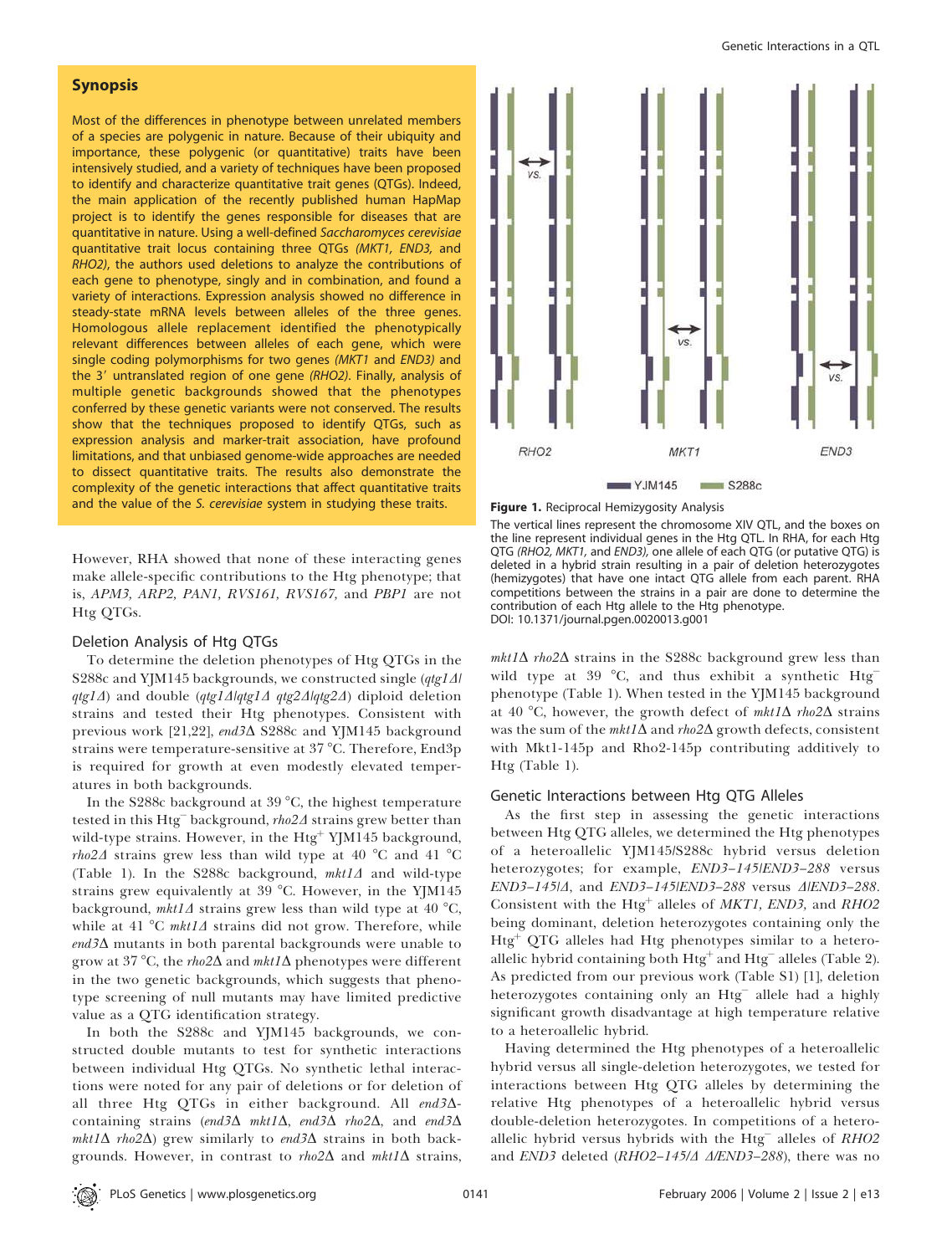| Genotype                | Fold Growth Differences $(+/+$ versus $\Delta/\Delta)^a$ |                          |                          |  |  |  |  |  |  |
|-------------------------|----------------------------------------------------------|--------------------------|--------------------------|--|--|--|--|--|--|
|                         | S288c Background, 39 °C                                  | YJM145 Background, 40 °C | YJM145 Background, 41 °C |  |  |  |  |  |  |
| rho2∆/rho2∆             | $0.51***$                                                | $1.53*$                  | $2.62**$                 |  |  |  |  |  |  |
| mkt1∆/mkt1∆             | 0.85                                                     | $3.92***$                | No growth <sup>b</sup>   |  |  |  |  |  |  |
| mkt1∆/mkt1∆ rho2∆/rho2∆ | $7.12***$                                                | $6.64***$                | No growth <sup>b</sup>   |  |  |  |  |  |  |

#### Table 1. Phenotypes of Htg QTG Deletion Strains in the Parental Backgrounds

<sup>a</sup>Calculated as (mean cfu<sub>+/+</sub>)/(mean cfu<sub> $\Delta/\Delta$ </sub>) between isogenic +/+ and  $\Delta/\Delta$  strains.

<sup>b</sup>At least 10<sup>4</sup>-fold difference.

\* Significant at  $p < 0.05$ \*\* Significant at  $p < 0.01$ 

\*\*\* Significant at  $p < 0.001$ .

DOI: 10.1371/journal.pgen.0020013.t001

difference between the hybrids. In contrast, in competitions of the heteroallelic hybrid versus hybrids with the Htg<sup>+</sup> alleles of RHO2 and END3 deleted  $(\triangle/RHO2-288 \text{ END3}-145/4)$ , the deletion heterozygotes were  $\overline{\text{Hig}^-}$  relative to the heteroallelic hybrid. However, the approximately two-fold growth differential in these competitions was much less than that observed when single  $Htg^+$  alleles of  $RHO2$  and  $END3$  were deleted (Table 2), suggesting a complex genetic interaction between alleles of RHO2 and END3.

In competitions of a heteroallelic hybrid versus hybrids with Htg<sup>+</sup> alleles of MKT1 and END3 deleted ( $\triangle MKT1-288$  $END3-145/4$ ), the deletion heterozygotes had Htg phenotypes significantly less than the heteroallelic hybrid. The Htg phenotypic differential in these competitions was approximately equal to the sum of the differences observed in the single-deletion heterozygote analyses (Table 2), indicating MKT1–145 and END3–288 additivity. Similarly, in competitions of a heteroallelic hybrid versus hybrids with Htg<sup>+</sup> alleles of MKT1 and RHO2 deleted ( $\triangle MKT1-288$   $\triangle RHO2-288$ ), the deletion heterozygotes had Htg phenotypes significantly less than the heteroallelic hybrid, consistent with the earlier observed MKT1–145 and RHO2–145 additivity.

**Table 2.** Growth Difference at 41  $^{\circ}$ C between a Heteroallellic Hybrid and Hybrids Heterozygous for Deletions of One or Two Htg QTGs

| Genotype                                | <b>Fold Difference<sup>a</sup></b> |
|-----------------------------------------|------------------------------------|
|                                         |                                    |
| $(MKT1 - 145/\Delta)$                   | 2.02                               |
| $(\triangle/MKT1 - 288)$                | $7.46***$                          |
| $(RHO2-145/\Delta)$                     | 0.98                               |
| $(A/RHO2 - 288)$                        | $3.71***$                          |
| $(END3-145/\Delta)$                     | $8.24***$                          |
| $(A/END3 - 288)$                        | 1.31                               |
| (RHO2-145/4 A/END3-288)                 | 1.34                               |
| (A/RHO2-288 END3-145/A)                 | $1.98**$                           |
| (MKT1-145/4 A/END3-288)                 | $2.09**$                           |
| $(A/MKT1 - 288$ END3-145/ $\triangle$ 1 | $13.41***$                         |
| $(MKT1-145/\Delta RHO2-145/\Delta)$     | 1.24                               |
| (A/MKT1-288 A/RHO2-288)                 | $14.91***$                         |

<sup>a</sup>Calculated as (mean cfu <sup>a</sup>Calculated as (mean cfu<sub>heteroallelic hybrid)/(mean cfu<sub>heterozygote hybrid) between the heteroallelic YJM145/<br>S288c hybrid XHS123 *(MKT1–145/MKT1–288 RHO2–145/RHO2–288 END3–145/END3–288*) and isogenic</sub></sub> strains heterozygous for deletions of one or two Htg QTGs. Also see Table S1. \*\* Significant at  $p < 0.01$ .

\*\*\* Significant at  $p < 0.001$ 

DOI: 10.1371/journal.pgen.0020013.t002

#### Expression Analysis of the Htg QTGs

To further characterize the Htg QTGs and gain insight into the mechanism of the quantitative trait and the location(s) of the phenotypically relevant polymorphism(s), we carefully examined the steady state mRNA levels of the three Htg QTGs as a function of both temperature and allele. Since isogenic reciprocal hemizygotes contain only one allele of a QTG, in a comparison between reciprocally hemizygous strains, any allele-specific differences in steady state mRNA levels must be due to cis-acting polymorphisms. Therefore, we performed Northern analysis of two pairs of reciprocal hemizygotes for each QTG. Temperature  $(25 \text{ °C}$  versus 37 °C) had no effect on RHO2 and END3 steady state mRNA levels. However, MKT1 steady state mRNA levels increased in an allele-nonspecific manner at 37  $^{\circ}$ C (37  $^{\circ}$ C/25  $^{\circ}$ C = 2.0). No allele-specific fold differences larger than two-fold were observed in steady state mRNA at either temperature for any of the genes.

#### Homologous Allele Replacement of the Htg QTGs

As a first test of the hypothesis that the phenotypically relevant differences between  $\operatorname{Htg}^+$  and  $\operatorname{Htg}^-$  QTG alleles were contained within the genes, and most likely from expression results within the coding regions, we ectopically integrated alleles of RHO2 and alleles of MKT1 (separately) at the HO locus. However, we found that the resulting strains had insertspecific, Htg QTG allele-nonspecific, dominant-negative growth defects (unpublished data).

Since these ectopic integrations were problematic, we then constructed isogenic homologous allele replacement strains that differed (see Table S2) solely with respect to the S288c versus YJM145 nonsynonymous coding region polymorphisms and one 5' and one 3' UTR polymorphism in MKT1  $(a-104g)$  D30G K453R a+54t), or nonsynonymous coding polymorphisms in END3 (S258N D268N) or RHO2 (F91C) (see Table S3). We then compared the Htg phenotypes of isogenic strains that differed solely in these MKT1, END3, or RHO2 polymorphisms.

For isogenic S288c, YJM145 and YJM145/S288c hybrid background strains with different RHO2 alleles, there were no statistically significant differences in Htg phenotype (Table 3). Therefore, the single nonsynonymous RHO2 coding polymorphism (C91F) is phenotypically neutral. Since there are no RHO2 5'UTR polymorphisms, this suggested that RHO2 3'UTR polymorphisms contribute to phenotype (see Table S3 for polymorphisms).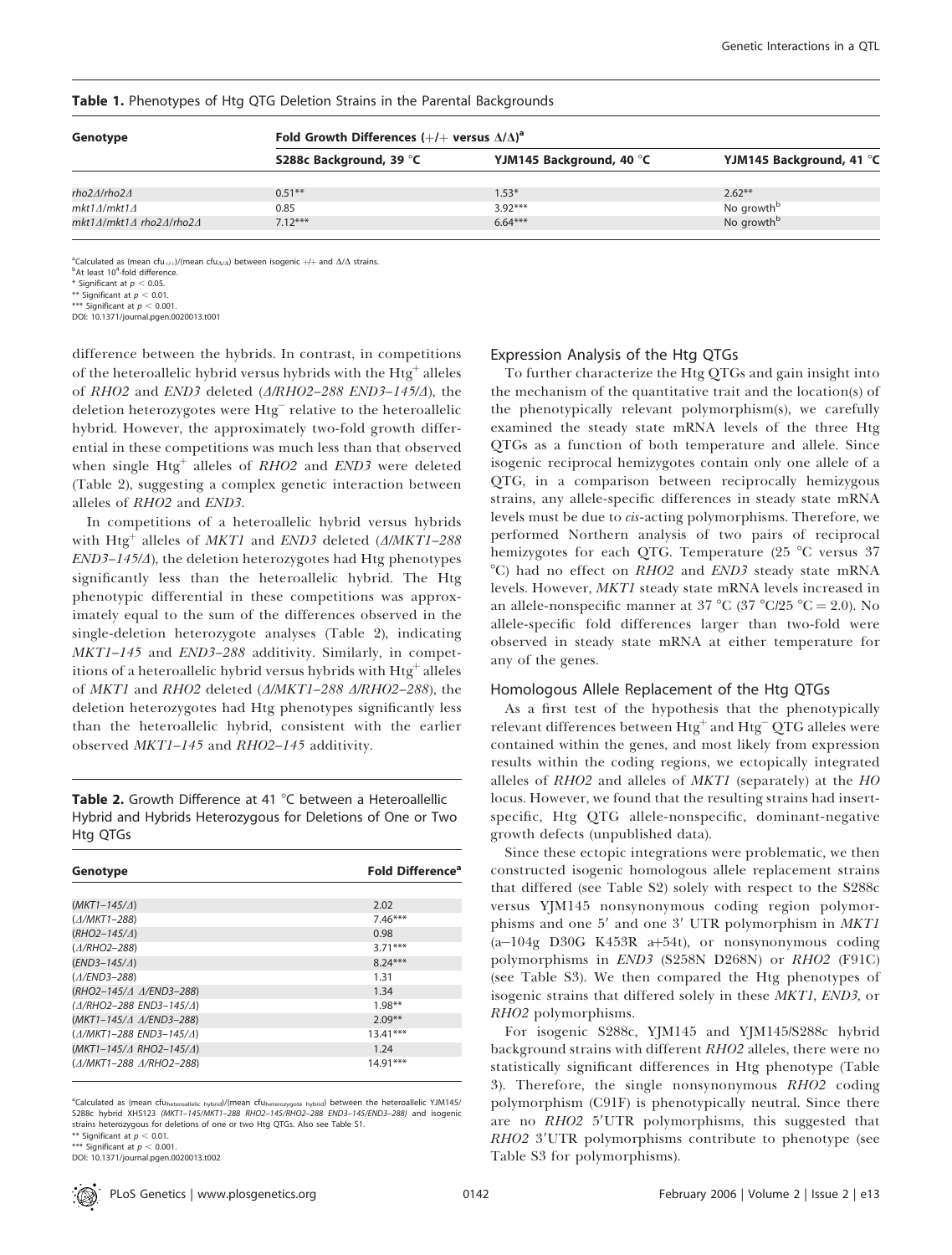Table 3. Growth Difference between Coding Allele Exchange Strains for Htg Genes in the S288c, YJM145, and YJM145/S288c Hybrid Backgrounds

| <b>Htg QTG Genotypes</b>              | <b>Fold Difference</b> <sup>a</sup>   |                                      |                                              |  |  |  |  |  |  |
|---------------------------------------|---------------------------------------|--------------------------------------|----------------------------------------------|--|--|--|--|--|--|
|                                       | S288c Background <sup>a</sup> (39 °C) | YJM145 Background $^{\rm b}$ (41 °C) | YJM145/S288c Background <sup>c</sup> (41 °C) |  |  |  |  |  |  |
| END3-288 versus END3-145 <sup>d</sup> | 1.20                                  | 0.83                                 | $3.93**$                                     |  |  |  |  |  |  |
| MKT1-145 versus MKT1-288 $^d$         | 0.55                                  | 182.54***                            | $3.91**$                                     |  |  |  |  |  |  |
| RHO2-145 versus RHO2-288 <sup>d</sup> | 1.97                                  | 2.83                                 | 1.11                                         |  |  |  |  |  |  |

<sup>a</sup>Calculated as (mean cfu<sub>Htg+ allele</sub>)/(mean cfu<sub>Htg- allele</sub>). Also see Table S1.<br><sup>b</sup>Phenotyped as YFG1–145/*A* versus *A/YFG1–288*.

Phenotyped as YFG1-145/YFG1-145 versus YFG1-288/YFG1-288.

d END3–288 (268D 258S) versus END3–145 (268N 258N); MKT1–145 versus MKT1–288 (see Table S2); RHO2–145 (91C) versus RHO2–288 (91F).

\*\* Significant at  $p < 0.01$ .

ignificant at  $p < 0.001$ .

DOI: 10.1371/journal.pgen.0020013.t003

To test the  $RHO2$  3'UTR hypothesis, we replaced the 3'UTR of  $RHO2-288$  with the 3'UTR of  $RHO2-145$ ; that is, we constructed  $RHO2-288$  3'UTR-145 strains. We then performed Htg competitions between heteroallelic hybrids (RHO2-145 3'UTR-145/RHO2-288 3'UTR-288) versus hybrids with the S288c-derived *RHO2* 3'UTR (*Δ/RHO2–288* 3'UTR-288) versus hybrids with the YJM145-derived  $RHO2$  3'UTR ( $\Delta$ ) RHO2-288 3'UTR-145). Consistent with our RHA results, the  $\triangle$ RHO2–288 3'UTR-145 strains grew as well as the heteroallelic hybrids, while the growth difference between  $\Delta$ *RHO2*– 288 3'UTR-288 strains and the heteroallelic hybrid was similar to the growth difference between  $\Delta$ /RHO2-288 3'UTR-288 and  $\triangle$ /RHO2–288 3'UTR-145 strains (Table 4). Therefore, the RHO2 3'UTR is primarily and possibly solely responsible for the allele-specific contribution of RHO2 to the Htg phenotype.

For both isogenic S288c and YJM145 background strains with different END3 coding alleles, there were no significant differences in Htg phenotype (Table 3). However, consistent with our previous results  $[1]$ , Htg<sup>+</sup> END3-288 allele-containing YJM145/S288c hybrid background strains had highly significant Htg advantages over Htg<sup>-</sup> END3-145 allele-containing strains.

In the S288c background, there was no significant difference in growth between strains with different MKT1 alleles (Tables 3 and S2). However, in the YJM145 background,  $\rm Htg^+$ MKT1–145 allele-containing strains had highly significant Htg advantages over Htg<sup>-</sup>  $MKT1-288$  allele-containing strains. Similarly, in the YJM145/S288c hybrid background, Htg<sup>+</sup> MKT1–145 allele-containing strains had highly significant Htg advantages over Htg<sup> $-$ </sup> MKT1–288 allele-containing strains. Therefore, these END3 coding (S258N D268N) and

Table 4. Growth Difference at 41 °C between YJM145/S288c Hybrids Containing YJM145- versus S288c-Derived RHO2 3'UTRs

| Genotype                                                                 | <b>Fold Difference</b> <sup>a</sup> |
|--------------------------------------------------------------------------|-------------------------------------|
|                                                                          |                                     |
| (RHO2-145 3'UTR-145/RHO2-288 3'UTR-288)<br>versus (Δ/RHO2-288 3'UTR-145) | 1.07                                |
| (RHO2-145 3'UTR-145/RHO2-288 3'UTR-288)<br>versus (Δ/RHO2-288 3'UTR-288) | $3.14**$                            |
| (Δ/RHO2-288 3'UTR-145)<br>versus (Δ/RHO2-288 3'UTR-288)                  | $2.94**$                            |

<sup>a</sup>Calculated as (mean cfu<sub>Strain1</sub>)/(mean cfu<sub>Strain2</sub>). Also see Table S1. Significant at  $p < 0.01$ . DOI: 10.1371/journal.pgen.0020013.t004

 $MKT1$  coding/noncoding (a-104g D30G K453R a+54t) polymorphisms are responsible for much of the END3 and MKT1 allele-specific contributions to the Htg phenotype, and their effects are highly influenced by genetic background.

# Identification of the MKT1 and END3 Quantitative Trait Nucleotide

To determine which of the coding single-nucleotide polymorphisms (SNPs) in the two major Htg QTGs, MKT1 and END3, are relevant quantitative trait nucleotides (QTNs) for the Htg phenotype, we used site-directed mutagenesis to replace the two coding SNPs in *MKT1* and *END3* individually. The isogenic strains were created such that they differed solely in the coding SNP under investigation. RHA competitions were done to determine the effect of each SNP replacement in each gene on the Htg phenotype.

For MKT1, RHA analysis of SNP replacement strains showed that the A1358G SNP (where the S288c basenucleotide numbers from the start-YJM145 base), resulting in a conservative amino acid change from lysine (K) in S288c to arginine (R) in YJM145 (K453R), had no effect on Htg. However, the A89G SNP, resulting in a nonconservative amino acid change from aspartic acid (D) in S288c to glycine (G) in YJM145 (D30G), affected Htg with 89G (30G)-containing strains growing better at high temperature (Table 5).

For END3, RHA analysis of SNP replacement strains showed that the C802T SNP, resulting in an amino acid change from aspartic acid (D) in S288c to asparagine (N) in YJM145 (D268N), had no effect on Htg. However, the C773T SNP, resulting in a nonconservative amino acid change from serine (S) in S288c to asparagine (N) in YJM145 (S258N),

Table 5. Growth Difference at 41 °C between YJM145/S288c Hybrids Containing YJM145- versus S288c-Derived MKT1 and END3 Coding Polymorphisms

| Genotype                       | <b>Fold Difference</b> <sup>ª</sup> |
|--------------------------------|-------------------------------------|
| MKT1 (30G) versus MKT1 (30D)   | $12.9***$                           |
| END3 (258S) versus END3 (258N) | $36.6***$                           |

<sup>a</sup>Calculated as (mean cfu<sub>Strain1</sub>)/(mean cfu<sub>Strain2</sub>). Also see Table S1.

\*\* Significant at  $p < 0.01$ .

\*\*\* Significant at  $p < 0.001$ . DOI: 10.1371/journal.pgen.0020013.t005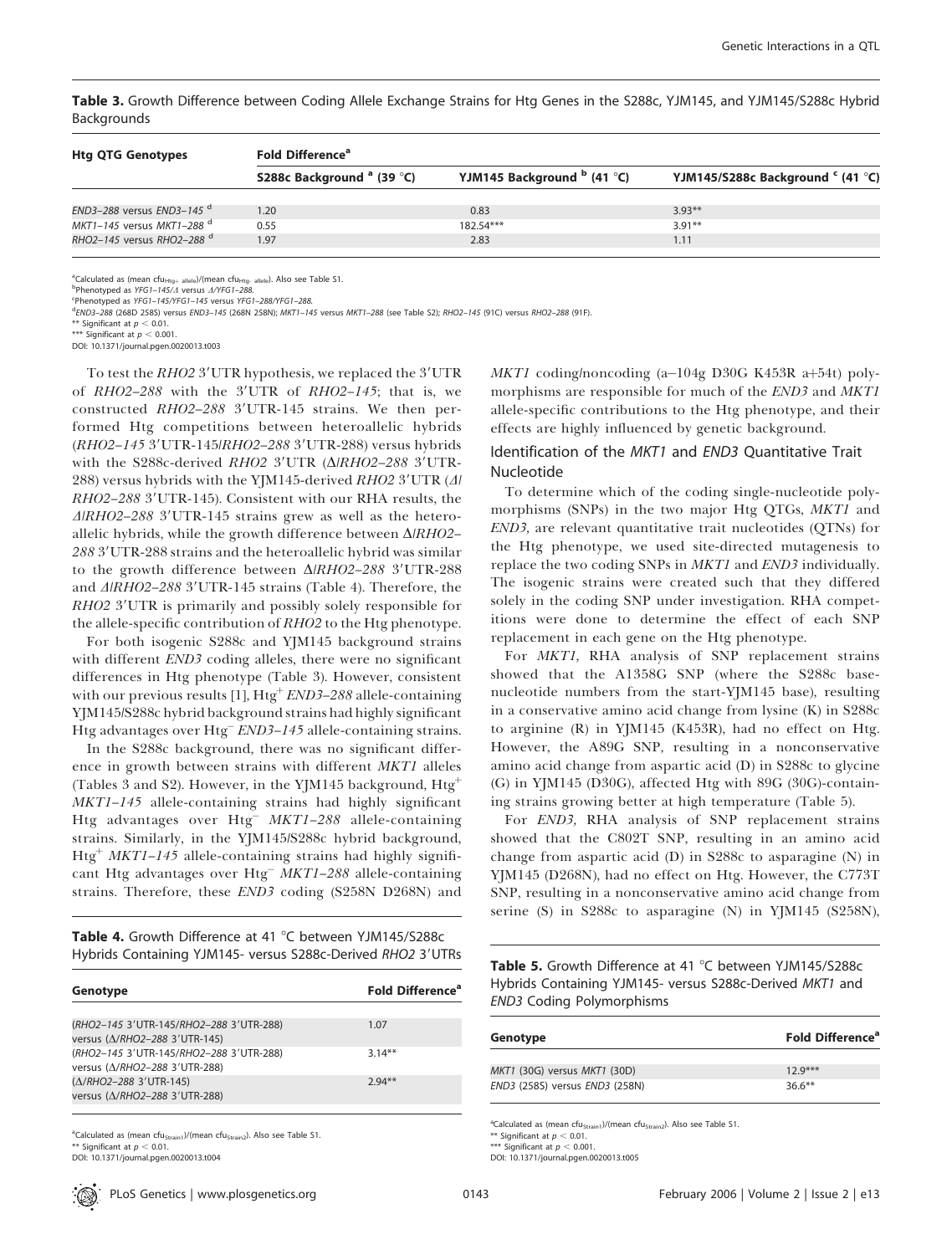affected Htg with 773C (258S)-containing strains growing better at high temperature (Table 5).

# Phenotypic Heterogeneity among the Htg QTGs in Diverse Genetic Backgrounds

Marker-trait association studies assess the association between a sequence variant and a trait. Marker-trait association, which may be affected by genetic background [2,3] and is one of the applications of the data coming from the HapMap project, aims to aid QTG discovery [23]. As a first step in determining the impact of genetic background on phenotype and on marker-trait association, we determined the Htg phenotype of the S288c background and of ten additional unrelated genetic backgrounds. The Htg phenotypes of the 11 unrelated genetic background strains varied over a greater than  $10^4$ -fold range, demonstrating a high degree of Htg phenotypic heterogeneity, and there was no association between the specific MKT1, RHO2, and END3 polymorphisms shown to be relevant in YJM145/S288c and the Htg phenotype (Table 6).

To further assess the impact of genetic background on phenotype and on marker-trait association, we crossed an S288c background strain with strains from each of the ten unrelated  $\text{Htg}^+$  and  $\text{Htg}^-$  genetic backgrounds and determined the Htg phenotypes of the resulting hybrids. All hybrids, except YJM627/S288c, showed positive heterosis (Table 6); that is, the Htg phenotype of the hybrids was

greater than either parent, consistent with a general benefit of heterozygosity at many loci. Therefore, although the S288c genome constitutes one-half of the genome content of all hybrids, the genetic composition of the entire genome affects the Htg phenotype. Again, there was no association between the specific MKT1, RHO2, and END3 polymorphisms shown to be relevant in YJM145/S288c and Htg phenotype.

As a final step in determining the impact of genetic background on phenotype and on marker-trait association, we performed RHA of the Htg QTGs in the ten hybrid genetic backgrounds (Table 6) [1]. RHA of MKT1, END3, and RHO2 in hybrids between S288c and the ten unrelated genetic backgrounds further demonstrated the complex impact of genetic background on QTG contributions to phenotype. For example, in MKT1, all of the non-S288c backgrounds have the same coding polymorphism (30G) that was found to be Htg<sup>+</sup> in the YJM145/S288c hybrid. However, in the hybrids between S288c (30D) and these other genetic backgrounds, the 30G-containing MKT1 alleles present in all of the hybrids could be phenotypically  $Htg^+$ , neutral, or  $Htg^-$  and, conversely, the MKT1–288 (30D) allele present in all of the hybrids could be Htg<sup>-</sup>, neutral, or Htg<sup>+</sup>. There are similar cases for the  $END3$  Htg<sup>+</sup> coding polymorphism 258S. Our analysis shows therefore that QTGs identified in one background do not necessarily make the same contribution to phenotype in other genetic backgrounds, and that QTL architecture (that is, the

| Genetic             | Htg: YJM<br>Background versus S288c <sup>a</sup> | <b>Htg: Hybrid</b><br>versus S288cb | MKT <sub>1</sub><br>END <sub>3</sub> |                                                     |              | RHO <sub>2</sub>                                 |   |              |   |              |              |                                                                              |
|---------------------|--------------------------------------------------|-------------------------------------|--------------------------------------|-----------------------------------------------------|--------------|--------------------------------------------------|---|--------------|---|--------------|--------------|------------------------------------------------------------------------------|
|                     |                                                  |                                     |                                      | 30 $Htg^+$ Allele<br>(Fold Difference) <sup>c</sup> |              | 258 Htg <sup>+</sup> Allele<br>(Fold Difference) |   |              |   |              |              | $+6$ $+37$ $+120$ $+262$ $+343$ Htg <sup>+</sup> Allele<br>(Fold Difference) |
| S288c               |                                                  |                                     | D                                    | $\qquad \qquad -$                                   | s            | END3-288 (6.5)                                   | Δ | q            | t |              |              | $\qquad \qquad -$                                                            |
| YJM145 <sup>d</sup> | $+14.5$                                          | $+8,320$                            | G                                    | MKT1-145 (9.8)                                      | N            | $\overline{\phantom{0}}$                         | a | $\epsilon$   | c | g<br>a       | g<br>a       | RHO2-145 (4.0)                                                               |
| S288c               |                                                  |                                     | D                                    | $\overline{\phantom{0}}$                            | s            | $=$                                              | Δ | q            | t | g            |              |                                                                              |
| <b>YJM421</b>       | $+323.6$                                         | $+17,827$                           | G                                    | MKT1-421 (102.8)                                    | s            | $=$                                              | a | c            | c | g            | g<br>a       | RHO2-421 (17.5)                                                              |
| S288c               |                                                  |                                     | D                                    | nt                                                  | S            | $=$                                              | Δ | q            | t | g            | g            | $=$                                                                          |
| YJM339              | $+58.6$                                          | $+351$                              | G                                    | nt                                                  | S            | $=$                                              | a | c            | c | g            | а            | $=$                                                                          |
| S288c               |                                                  |                                     | D                                    | $=$                                                 | S            | $\qquad \qquad -$                                | Δ | q            | t | g            | $\mathsf{g}$ | nt                                                                           |
| <b>YJM320</b>       | $+1.5$ (NS)                                      | $+877$                              | G                                    | $=$                                                 | N            | END3-320 (433.5)                                 | Δ | q            | t | g            | g            | nt                                                                           |
| S288c               |                                                  |                                     | D                                    | MKT1-288 (8.0)                                      | s            | $=$                                              | Δ | $\mathsf{g}$ | t | g            | g            | nt                                                                           |
| <b>YJM280</b>       | $+1.0$ (NS)                                      | $+2.0$                              | G                                    | $\overline{\phantom{0}}$                            | N            | $=$                                              | a | c            | c | g            | a            | nt                                                                           |
| S288c               |                                                  |                                     | D                                    | $=$                                                 | S            | $=$                                              | Δ | q            | t | g            | g            | $=$                                                                          |
| <b>YJM627</b>       | $+0.9$ (NS)                                      | $+1.0$ (NS)                         | G                                    | $=$                                                 | N            | $=$                                              | Δ | q            | t | g            | g            | $=$                                                                          |
| S288c               |                                                  |                                     | D                                    | MKT1-288 (16.9)                                     | S            | $=$                                              | Δ | $\mathsf{g}$ | t | $\mathsf{g}$ | $\mathsf{g}$ | $=$                                                                          |
| YJM270              | ng                                               | $+6.7$                              | G                                    | $\overline{\phantom{0}}$                            | s            | $=$                                              | Δ | q            | t | g            | a            | $=$                                                                          |
| S288c               |                                                  |                                     | D                                    | $\qquad \qquad -$                                   | $\mathsf{s}$ | $=$                                              | Δ | q            | t | g            | g            | $=$                                                                          |
| <b>YJM326</b>       | ng                                               | $+1,420$                            | G                                    | MKT1-326 (18.0)                                     | N            | $=$                                              | Δ | g            | t | g            | g            | $=$                                                                          |
| S288c               |                                                  |                                     | D                                    | $=$                                                 | S            | $=$                                              | Δ | q            | t | g            | g            | $=$                                                                          |
| YJM1076             | ng                                               | $+11.7$                             | G                                    | $=$                                                 | s            | $=$                                              | Δ | g            | t | g            | a            | $=$                                                                          |
| S288c               |                                                  |                                     | D                                    |                                                     | $\mathsf{s}$ | $=$                                              | Δ | q            | t | $\mathsf{g}$ | g            | $=$                                                                          |
| YJM1129             | ng                                               | $+49.3$                             | G                                    | MKT1-1129 (43.2)                                    | N            | $=$                                              | Δ | q            | t | g            | g            | $=$                                                                          |

Table 6. Htg Phenotypes and RHA of Htg Genes in Hybrids between S288c and Other S. cerevisiae Genetic Backgrounds

Phenotypically relevant polymorphisms in the YJM145, S288c and YJM145/S288c genetic backgrounds (bold = Htg<sup>+</sup>) as well as the corresponding polymorphisms in nine other genetic backgrounds. The locations of RHO2 3'UTR polymorphisms are given as (+) position from stop codon. The amino acid positions, with Htg<sup>+</sup> polymorphisms indicated in bold, are given from start of protein sequence. For a complete list of MKT1, END3, and RHO2 polymorphisms in all genetic backgrounds, see Table S3.

<sup>a</sup>Fold Htg difference between the S288c background and each YJM background at 41 °C. (+) indicates that a YJM background strain grows more at 41 °C than the S288c background. (ng) denotes that a YJM background strain has a Htg phenotype at 41 °C with at least 200-fold less growth than the S288c background strain. All competitions were done in diploid strains. All the differences are significant ( $p < 0.01$ ) unless noted as nonsignifican <sup>b</sup>Fold Htg difference between the S288c background and each hybrid YJM/S288c background at 41 °C. (+) indicates that a hybrid background strain grows more at 41 °C than the S288c background. All competitions were done in diploid strains. All the differences are significant ( $p < 0.01$ ) unless noted as nonsignificant (NS).

Htg<sup>+</sup> allele (fold growth differences between isogenic reciprocal deletion heterozygotes at 41 °C) as determined by RHA; allele designations correspond to strain/genetic background number, e.g., S288c, YJM145, etc. Mhenever a YJM-derived allele is designated as being Htg<sup>+</sup>, the S288c-derived allele is Htg<sup>−</sup> and denoted as (-). (=) indicates that the reciprocal deletion heterozygotes had the same Htg phenotype; that is, the alleles not differ in their contributions to the Htg phenotype. (nt) indicates not tested because the gene could not be deleted in the YJM genetic background.

d See Table S1. DOI: 10.1371/journal.pgen.0020013.t006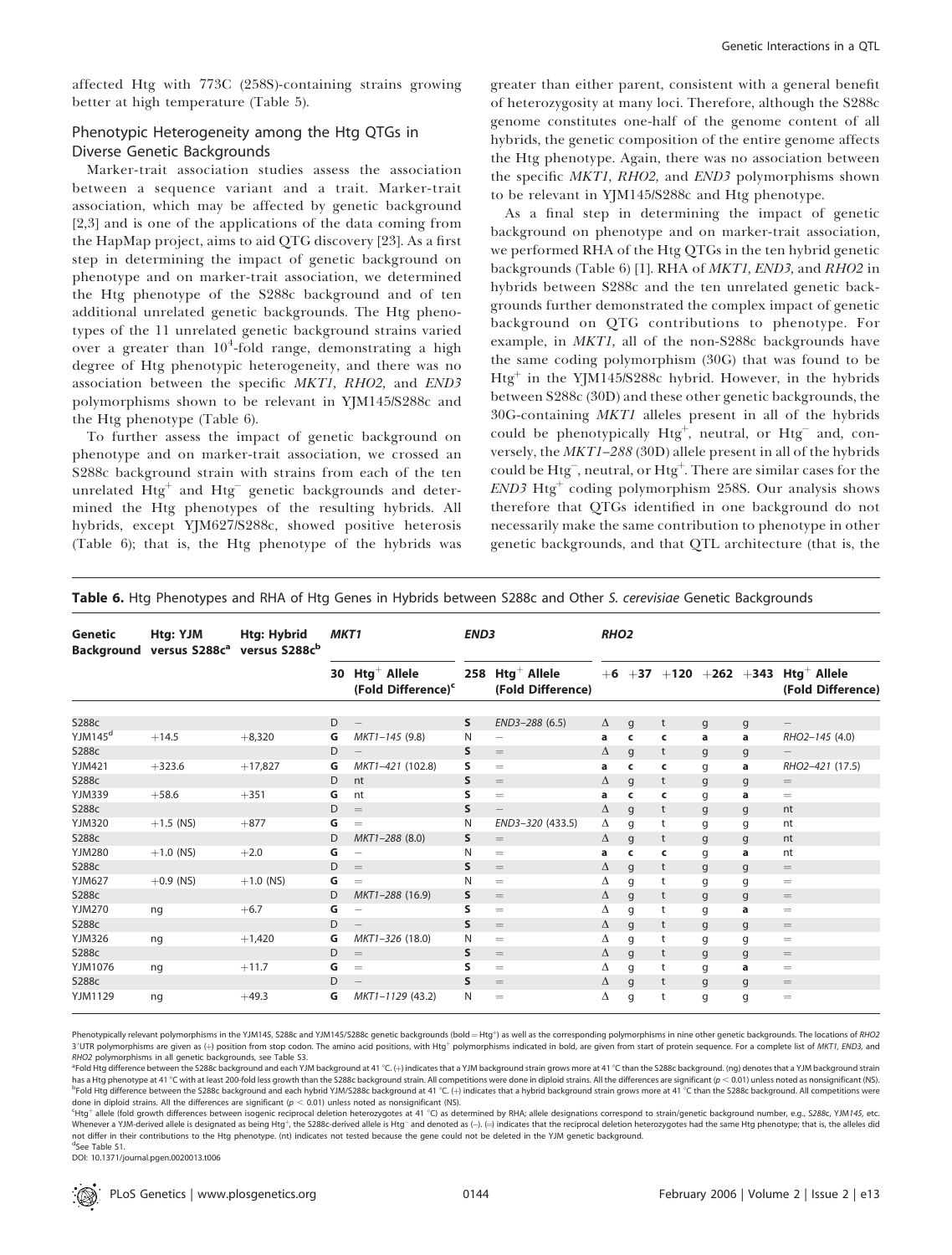identity and arrangement of QTGs) is therefore not conserved and instead varies with genetic background.

### **Discussion**

Here we greatly extended our previous analysis [1] by determining the genetic interactions between the Htg QTGs and identifying the QTNs in the Htg genes. We determined the conservation of these QTNs in various strain backgrounds and tested various methods of QTG identification and analysis.

Our results show that not only is the architecture of this QTL complex, but that genetic interactions further add to the complexity. We found both additive interactions, such as between MKT1 and RHO2, and more complex genetic interactions, between END3 and RHO2. In addition, we showed that alleles have different effects in different genetic backgrounds. For example, END3–288 and END3–145 are phenotypically equivalent in the parental backgrounds, but differ phenotypically in the hybrid background. That is, alleles of genes from both parental backgrounds are needed to produce the END3–288 versus END3–145 phenotypic differential.

We find that none of the known interacting genes of the Htg QTGs are themselves Htg QTGs. We also find that none of the three Htg QTGs differ in their steady state mRNA levels. Indeed, our results show that RHO2 3'UTR polymorphisms that have no effect on steady state mRNA levels but may instead affect mRNA translation [24,25] or localization [26] contribute to Htg; as with QTGs containing coding QTNs, such QTGs are not identifiable by expression analysis. Since the above functional and expression techniques form the basis for candidate gene approaches to identify QTGs, our results demonstrate the need for unbiased genome-wide approaches to identify QTGs.

These three Htg QTGs have no obvious functional relationship, which may have implications for other quantitative traits. END3, which has a temperature-sensitive deletion phenotype [22] and a phenotypically relevant coding polymorphism, is involved in endocytosis. RHO2 encodes a nonessential small GTPase [27]; we found that no allelespecific differences exist in RHO2 steady state mRNA levels and that the  $RHO2$  3'UTR is phenotypically relevant. MKT1 is involved in the maintenance of the M2 dsRNA satellite of the L-A virus; the S288c-allele is thought to be a loss-of-function mutation [28]. MKT1 also plays a role in the posttranscriptional regulation of  $HO$  by binding to the 3'UTR of  $HO$ mRNA, without affecting steady state mRNA levels [20]. We find that the MKT1 D30G polymorphism affects Htg and others have shown that this same MKT1 polymorphism also plays a role in sporulation efficiency [29]. Since none of the mkt1 mutant phenotypes appear to be related, this represents an intriguing case of pleiotropy. This mkt1 mutant pleiotropy may be related to the function of Mkt1p in binding to the 3'UTR of HO mRNA and controlling translation (without affecting steady state mRNA levels): in addition to HO, Mkt1p may regulate the translation of other mRNAs, such as *RHO2*.

Our analysis of Htg allele contributions in multiple genetic backgrounds demonstrates the impact of genetic background on allelic phenotype. Although our sample size was small, the lack of association of the sequence variants to the contribution of an allele has implications for marker-trait association. A variety of theoretical and experimental studies of QTLs in higher organisms [5,7,8,30] have suggested that epistasis and/or genetic background is a complicating factor in QTG identi-

fication; our results provide a graphic demonstration of these effects. To fully understand a phenotype, one must understand the background effects on phenotype, which requires the identification of the genetic variants in each background that are causative. One way to identify the causative genetic variants is to ''homozygose'' known QTGs, and then map novel QTLs; another is to backcross F1 segregants and map novel Htg QTLs. These strategies will assist in identifying additional Htg QTLs that contribute to phenotype in the presence and absence of the identified Htg QTGs.

Our results show the importance of yeast as a model system for QTL analysis and highlight important issues related to QTL identification and analysis. Our results and conclusions from quantitative studies in yeast show that the study of these phenotypes in higher organisms remains a difficult challenge. Improved understanding of quantitative traits in simpler eukaryotes such as yeast will facilitate the analysis of complex traits in higher eukaryotes.

#### Materials and Methods

Yeast strains, growth media, and conditions. Yeast strains were grown at 30 °C unless otherwise stated. The S. cerevisiae strains used in this work (Table S4) are derivatives of S288c (a laboratory genetic background, designated ''S''), YJM145 (a clinically-derived genetic background, designated "YBN," "YJM," or "YHS" [31]), and other clinically and nonclinically derived genetic backgrounds (designated YHS, YRP, and YJM). To make hybrids (designated as ''XHS'') of test and S288c background strains, spores of lys2 and lys5 diploid strains were allowed to mate on YPD plates that were then replica plated to SDC-LYS plates to select Lys<sup>+</sup> diploid hybrids.

YPD (yeast extract peptone and dextrose), YPEG (yeast extract peptone ethanol-glycerol), SD (synthetic dextrose minimal), SDC (synthetic dextrose complete) [32], and a-aminoadipate media [33] have been described previously. Filter-sterilized antibiotics (hygromycin 300 μg/ml, nourseothricin 100 μg/ml, G418 200 μg/ml) were added to YPD after autoclaving [34,35]. Methomyl (Chem Service, West Chester, Pennsylvania, United States) was added to YPEG medium (1 mM final concentration) that had cooled to about  $50^{\circ}$ C; plates were poured immediately after mixing.

To induce sporulation, cultures were first grown overnight in liquid YPD at  $30^{\circ}$ C, after which a 1-ml aliquot was removed, washed in sterile water twice, and resuspended in 3 ml of sterile  $0.5\%$  (w/v) potassium acetate medium [36]. Sporulating cultures were incubated at 30 °C for 48 h with aeration in a roller drum and examined microscopically for the presence of tetrads.

High-temperature growth competitions between two or three strains were performed using a technique similar to RHA, as previously described [1].

PCR and yeast transformation. The PCR to make gene deletion constructs containing dominant drug-resistance markers was done as described previously [35]. All PCR products were purified with Qiagen's PCR Purification kit (Qiagen, Valencia, California, United States) before introduction into yeast. DNA was introduced into yeast by the lithium acetate transformation protocol [37]. Homologous integration of dominant drug-resistance cassettes was verified by colony PCR [38]. In cases where colony PCR did not yield a product, genomic DNA was isolated [39] and PCR was performed using colony PCR conditions. The primers used in the study (IDT, Corwallis, Illinois, United States) are listed in Table S5.

Reciprocal hemizygosity analysis. RHA, a technique for identifying allele-specific contributions to a phenotype, was performed as previously described (see Figure 1) [1]. The resulting data were used to calculate means and standard errors and to perform tests of significance [40].

Reciprocal hemizygosity expression analysis. To assay the expression levels of each allele of the Htg quantitative trait genes, we performed Northern analysis of isogenic reciprocal hemizygotes. For each Htg quantitative trait gene, a pair of reciprocal hemizygotes were grown (separately) at 25 °C and 37 °C in 50 ml of YPD with aeration to an  $OD_{600}$  of 1.0. Total RNA was extracted as previously described, with the following modifications. After hot phenol-chloroform extraction, samples were frozen overnight at  $-80$  °C and then centrifuged for 15 min at 13,000 rpm; the aqueous phase was processed as previously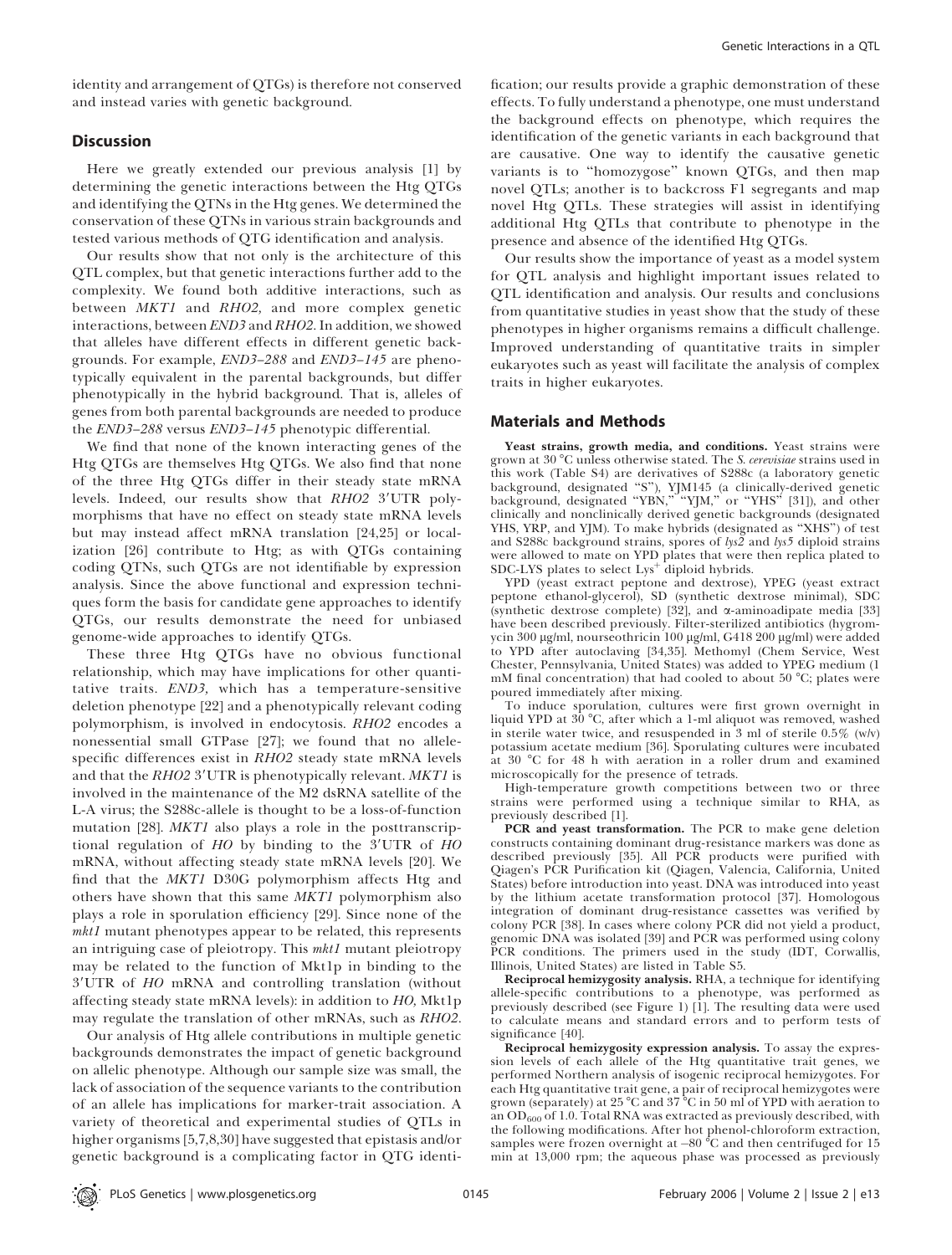Genetic Interactions in a QTL

described. Cells were then washed and resuspended in 400 µl of extraction buffer (50 mM sodium acetate [pH 5.3], 1 mM EDTA) and 40 ll of SDS (10% w/v) followed by extraction with 440 ll of hot buffered phenol-chloroform ( $65^{\circ}$ C) for 30 min with vortexing every 5 min. After being frozen overnight at  $-80$  °C, samples were centrifuged for 15 min at 13,000 rpm. After transfer of the aqueous phase into a new tube, the samples were phenol-chloroform extracted once. The RNA was precipitated with two volumes of 100% ethanol and 0.1 volume of 3 M sodium acetate (pH 5.3) for 30 min at  $-20$  °C. After centrifugation, the RNA was resuspended in 100 µl of DEPC-treated water. For each sample, 10 µg of RNA was size-fractionated on a MOPS/formaldehyde gel and Northern blotting was performed. The membranes were probed with <sup>32</sup>P-labeled gene-specific PCR probe in ULTRAhyb solution (Ambion, Austin, Texas, United States) and were incubated overnight at 42 °C. The blots were washed twice in  $2 \times SSC$ and  $0.1\%$  SDS for 5 min and twice again with  $0.1 \times$  SSC and  $0.1\%$  SDS for 15 min, exposed to a phosphor-imager screen that was read with a Storm imaging system and quantified using ImageQuant software (Amersham Biosciences, Piscataway, New Jersey, United States). The mRNA levels of the Htg quantitative trait genes were compared against actin mRNA as a loading control.

Cloning alleles of quantitative trait genes. The  $Htg^+$  and  $Htg^$ alleles of  $MKT1$ -END3 (pHS07 and pHS08; see Figure S1) and  $RH\overline{O}2$ (pHS09 and pHS10; see Figure S2) were cloned using a modified gap repair [41] technique. To gap repair cloned alleles of each gene, primers with 5' tails homologous to the pRS316 [42] multicloning site were used to amplify from genomic DNA 0.5-kb regions of the open reading frames of the genes upstream and downstream of the Htg QTG. The PCR products were then purified using a Qiagen PCR Purification kit and introduced into ura3 strains (S19 and YJM791, Table S4) along with SmaI-digested pRS316 plasmid. Circularization of the SmaI-digested plasmid occurred via in vivo recombination, with the upstream and downstream PCR products providing homology between the multicloning site and the chromosomal regions flanking the Htg gene. Plasmids from Ura<sup>+</sup> transformants, which were selected on SDC-URA plates, were introduced into the E. coli strain DH5a followed by selection on LB (containing  $100 \mu g/m$  ampicillin and  $40$ ug/ml X-gal) [43,44]. Plasmids were isolated from white, ampicillinresistant  $\overline{E}$ . coli transformants using the Qiagen Miniprep kit and were checked by restriction digestion for the presence of the desired inserts. The inserts were then sequenced to confirm their sequence and the presence of the allele-specific polymorphisms.

Homologous coding allele replacements of Htg QTGs. Homologous allele replacements were done in haploid strains in three different ways for the three Htg genes. For MKT1 coding and noncoding allele replacements, a LYS5 counterselection method described by Ito-Harashima and McCusker [45] was used. A region of the MKT1 gene from 69 to 1,379 bp was first deleted in haploid lys5 strains (YHS731 and S1288) using the LYS5MX4 cassette to generate  $mkt1A::LYS5MX4$  strains. Into these  $mkt1A::LYS5MX4$  strains were introduced (i) a 3,344-bp BcgI-BsrGI MKT1 allele fragment from either pHS07 (*CEN URĀ3 MKT1-288 END3-288*) or pHS08 (*CEN* URA3  $\overline{MKT1-145}$  END3-145) (see Figure S1) and (ii) pSA41 (CEN NatMX4) (see Figure S3); cells were plated on YPD+Nat plates. Replacements of the mkt14::LYS5MX4 by the cloned MKT1 DNA were selected by replica plating the colonies growing on YPD+Nat onto  $\alpha$ aminoadipate plates; replica plating to  $\alpha$ -aminoadipate plates was repeated to reduce background growth. Lys colonies growing on aaminoadipate plates were tested by PCR for the desired allele replacement, e.g.,  $mkt1\Delta::LYS5MX4$  lys5  $\rightarrow$  MKT1-145 lys5. DNA sequencing was performed to confirm the presence of the desired allelic polymorphism (see Table S2).

RHO2 and MKT1 coding allele replacements were performed in the manner similar to the MKT1 coding and noncoding allele replacements except that a Hyg/T-urf13MX4 cassette (in pBN49, see Figure S4) was used instead of LYS5MX4 for selection and counterselection. The Hyg/T-urf13MX4 cassette is a counterselectable drug marker cassette in which hygromycin resistance is used to select transformants, after which the cassette can be counterselected on methomyl-containing medium; T-urf13 is a maize mitochondrial gene that confers sensitivity to methomyl [46]; a similar pop-in/pop-out gene replacement strategy has been described in Pichia pastoris [47]. For MKTI, the polymorphic regions of 69–104 bp, containing the coding polymorphism at 89 bp, and 1,339–1,379, containing the coding polymorphism at 1,358 bp, were deleted separately using the Hyg/T*-urf13*MX4 cassette. For *RHO2,* the polymorphic region of 216–324 bp containing the coding polymorphism at 271 bp was deleted in haploid strains using the Hyg/T-urf13MX4 cassette. Using a technique similar to that described by Storici et al. [48], we introduced a 120-bp dsDNA containing the appropriate allele-specific polymorphism into these hygromycin-

resistant methomyl-sensitive rho2D::Hyg/T-urf13MX4 transformants. We then selected for loss of Hyg/T-urf13MX4 cassette on  $YPEG + 1$  mM methomyl plates. The putative allele replacements were checked for hygromycin sensitivity and by PCR. DNA sequencing was performed to confirm the presence of the desired polymorphisms.

END3 allele replacements were based on rescuing the temperaturesensitive phenotype of end3 $\Delta$  strains. First, the polymorphic region of  $END3$  (773–802 bp) was deleted using the KanMX4 cassette to generate end34::KanMX4 strains. Into the end34::KanMX4 strains was introduced (i) a 120-bp dsDNA containing allele-specific polymorphisms using a technique similar to that described by Storici et al.  $[48]$  and (ii) pAG26  $[35]$  (CEN HygMX4); cells were plated onto YPD+Hyg and incubated at 30 °C. The hygromycin-resistant transformants were then replica plated onto YPD plates, which were incubated at 39 °C to select for  $END3^+$  transformants—that is, transformants in which end34::KanMX4 has been replaced by the  $dSDNA$  repairing the deletion and generating  $END3^+$ . The putative  $END3<sup>+</sup>$  transformants were checked for Kan sensitivity and temperature resistance, and were confirmed by PCR and DNA sequencing.

Homologous allele replacements of the RHO2 3'UTR. RHO2 3'UTR allele replacements were performed by first deleting the  $RHO2$  3'UTR, spanning 2 bp upstream of the  $RHO2$  stop codon to 208 bp upstream of the TOP2 start codon in strain S795, with a FCY1- NatMX4 cassette (in pBN33, see Figure S5), selecting for Nat<br>resistance. The *RHO2 3'*utr∆::*FCY1-*NatMX4 genotype in strain S3207 was confirmed by PCR. Into the RHO2 3'utr $\Delta$ ::FCY1-NatMX4 strain were introduced (i) a  $1,172$ -bp SfiI-BglII,  $RHO2$  3'UTR allele fragment from pHS09 and (ii) pBN98 (CEN KanMX4) (see Figure S6); cells were plated on YPD+G418 plates. Replacements of the RHO2 3'utr $\triangle$ ::FCY1-NatMX4 in S3207 by the cloned RHO2 3'UTR DNA were selected by replica plating the colonies growing on YPD+G418 onto SDC plates containing 1 mM 5-fluorocytosine. Colonies resistant to 5-fluorocytosine were confirmed by PCR for the desired allele replacement (i.e.,  $RHO2-288$  3'utr $\Delta$ :: $FCY1$ -NatMX4  $\rightarrow RHO2-288$ 39UTR-145), resulting in strains S3209 and S3210.

# Supporting Information

Figure S1. Restriction Map of Plasmids pHS07/pHS08 Showing the Cloned Fragment and Restriction Enzymes Used to Obtain MKT1 Fragments

pHS07 is CEN URA3 MKT1–288 END3–288 and pHS08 is CEN URA3 MKT1–145 END3–145 (see Materials and Methods and Table S2). MKT1 coding polymorphisms are shown at 30 and 453 amino acid residues. Found at DOI: 10.1371/journal.pgen.0020013.sg001 (1.8 MB PSD).

Figure S2. Restriction Map of Plasmids pHS09/pHS10 Showing the Cloned Fragment and Restriction Enzymes Used to Obtain RHO2 3'UTR Fragments

pHS09 is CEN URA3 RHO2–145 and pHS10 is CEN URA3 RHO2–288 (see Materials and Methods and Table S2).

Found at DOI: 10.1371/journal.pgen.0020013.sg002 (1.5 MB PSD).

Figure S3. Map of Plasmid pSA41 with CEN and NatMX4 Cassette pSA41 is a pAG36-based [35] plasmid.

Found at DOI: 10.1371/journal.pgen.0020013.sg003 (1.1 MB PSD).

Figure S4. Restriction Map of Plasmid pBN49

pBN49 is a pFA6-based [34] plasmid containing a novel HygMX4/Turf13 cassette. Primers JM41 and JM42 were used to amplify the cassette. Found at DOI: 10.1371/journal.pgen.0020013.sg004 (2.0 MB PSD).

Figure S5. Restriction Map of Plasmid pBN33

pBN33 is a pAG26-based [35] plasmid containing a novel FCY1-NatMX4 cassette. Primers JM41 and JM42 were used to amplify the cassette. Found at DOI: 10.1371/journal.pgen.0020013.sg005 (1.8 MB PSD).

Figure S6. Map of Plasmid pBN98

pBN98 is a pXP45-based [49] plasmid with CEN and KanMX4 cassettes and a BsrG1 site engineered upstream of Kan start codon. Found at DOI: 10.1371/journal.pgen.0020013.sg006 (348 KB TIF).

Table S1. MKT1, END3, and RHO2 RHA Data

Found at DOI: 10.1371/journal.pgen.0020013.st001 (67 KB DOC).

Table S2. MKT1 Coding/Noncoding Polymorphism Transfers Found at DOI: 10.1371/journal.pgen.0020013.st002 (40 KB DOC).